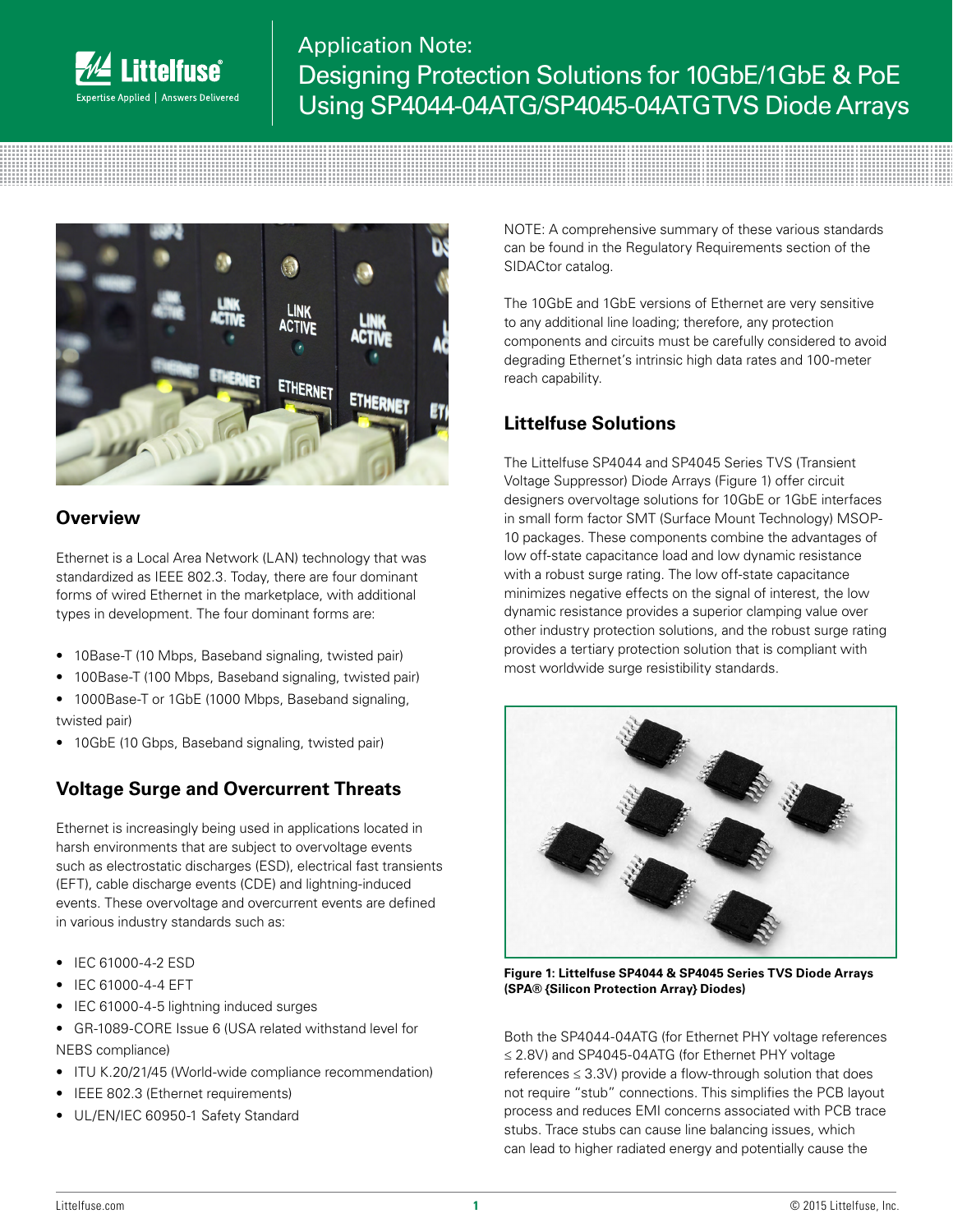

**Application Note: Designing Protection Solutions for 10GbE/1GbE and PoE Using SP4044-04ATG/SP4045-04ATG TVS Diode Arrays**

application to exceed an acceptable level of EMI radiation. These PCB trace stubs can also cause signal reflections that have a negative impact on the original signal, which can reduce the data transmission rate and reach. These stubs can reduce the effectiveness of the circuit protection component by adding another voltage drop between the protection component and the protected circuit.

These two overvoltage protection components have an offstate capacitance of 1.5pF with a surge rating of 24A based on the 8/20µs surge current waveform (Figure 2). This off-state capacitance is compatible with both the 10GbE and 1GbE baseband signaling and does not cause the "eye" diagram (Figure 3) to close. One way to characterize the protection loading effects on the Ethernet signal integrity is to conduct eye diagram testing. This test involves repetitively sampling a digital signal and displaying the resulting eye pattern on an oscilloscope. A mask is often used to define acceptable signal qualities and compliance as seen in the eye diagram below. This "eye" diagram is a method of measuring the integrity of the Ethernet signal.



**Figure 2: Current Surge waveshape**



**Figure 3. Eye Diagram**



**Figure 4. Compliant protection solution for an Ethernet PHY voltage ≤ 3.3V that employs two SP4045-04ATG TVS Diode Arrays**

Figure 4 illustrates a comprehensive solution that is compliant with the standards listed in the section on voltage surge threats. On the right side of the schematic, near the Ethernet PHY (Physical Layer Device), note the two SP4045-04ATG clamping components. Two of these flow-through components are required because 10GbE and 1GbE versions of Ethernet use all eight wires of the CAT5e bundle. The transformer provides the first level of protection by limiting the coupling of any surge energy as a result of its saturation characteristics and its inter-winding capacitance parameters. Any surge energy that manages to get through the transformer barrier is clamped by the SP4045-04ATG, ensuring protection of the sensitive Ethernet PHY IC. (If the Ethernet PHY voltage is  $\leq 2.8$ V, the SP4044-04ATG can be substituted for the SP4045-04ATG.)

Best practices would dictate employing a clamping component with a stand-off voltage as close as practical to (or greater than) the Vcc Ethernet PHY voltage level. The low dynamic resistance ratings of the SP4044-04ATG/SP4045-04ATG TVS Diode Arrays (0.220  $Ω/0.3Ω$ ) provide clamping action that is superior to that of other industry protection components and ensure highly effective protection for the Ethernet PHY. These TVS Diode Arrays provide both differential protection and common mode protection for the Ethernet PHY. The TVS ground reference must be the same as the Ethernet PHY ground reference.

For a comprehensive Ethernet solution, the designer will often see a need for Power over Ethernet (PoE) protection and overcurrent safety protection. The center tap connections provide the means for delivering and receiving PoE. The SMDJ58CA is a bi-directional TVS diode for these center-tap connections so an additional polarity guard (diode bridge) is not needed. For a lower surge withstand capability and a slightly